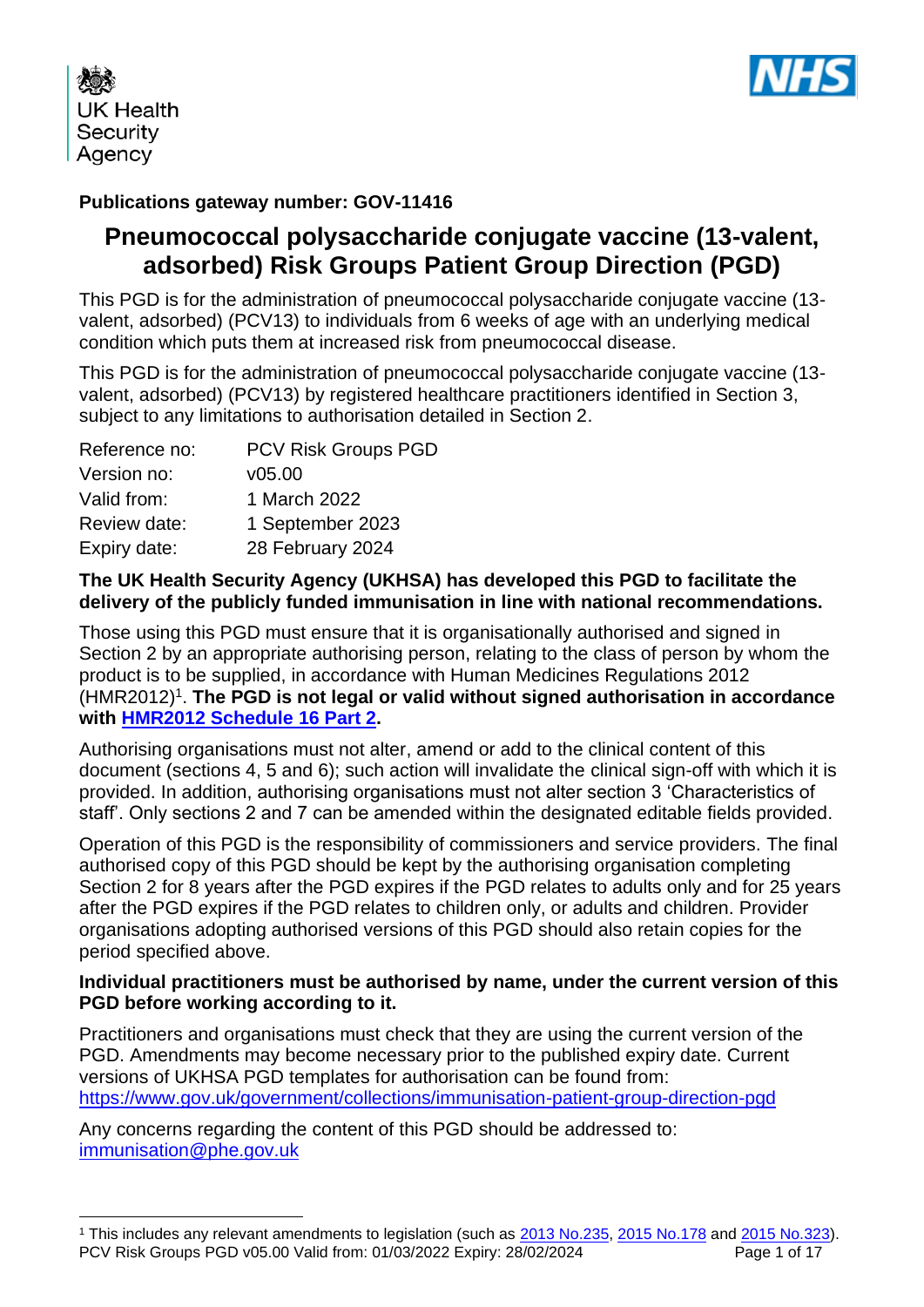# **Change history**

| <b>Version</b><br>number | <b>Change details</b>                                                                                                                                                                                                                                                                                                                                                                                                                                                                                                                                                                                                                                                                                                                                                                                                          | <b>Date</b> |
|--------------------------|--------------------------------------------------------------------------------------------------------------------------------------------------------------------------------------------------------------------------------------------------------------------------------------------------------------------------------------------------------------------------------------------------------------------------------------------------------------------------------------------------------------------------------------------------------------------------------------------------------------------------------------------------------------------------------------------------------------------------------------------------------------------------------------------------------------------------------|-------------|
| V01.00                   | New PHE PGD template                                                                                                                                                                                                                                                                                                                                                                                                                                                                                                                                                                                                                                                                                                                                                                                                           | 03/02/2017  |
| V02.00                   | PHE PCV13 Risk Groups PGD amended to:<br>• reworded inclusion criteria to be specific to those at risk of<br>pneumococcal disease requiring additional PCV13<br>• reworded dose section to reflect revised Green Book<br>chapter 25 and clarify when you would provide PCV13 to<br>previously unvaccinated or partially vaccinated individuals                                                                                                                                                                                                                                                                                                                                                                                                                                                                                 | 10/05/2017  |
| V03.00                   | PHE PCV13 Risk Groups PGD amended to:<br>• include additional healthcare practitioners in Section 3<br>• refer to vaccine incident guidelines in off-label and storage<br>sections<br>• include minor rewording, layout and formatting changes for<br>clarity and consistency with other PHE PGD templates                                                                                                                                                                                                                                                                                                                                                                                                                                                                                                                     | 14/02/2019  |
| V04.00                   | PHE PCV13 Risk Groups PGD amended to:<br>• include primary immunisation schedule for those with<br>asplenia, splenic dysfunction, complement disorder or<br>severe immunocompromise under 1 year of age<br>• include minor rewording, layout and formatting changes for<br>clarity and consistency with other PHE PGD templates                                                                                                                                                                                                                                                                                                                                                                                                                                                                                                | 20/12/2019  |
| V05.00                   | UKHSA PCV13 Risk Groups PGD amended to:<br>• include minor rewording of standard text, layout and<br>formatting changes for clarity and consistency with<br>organisation change and other UKHSA PGD and updated<br>references<br>• add a note in criteria for management of clusters and<br>outbreaks of pneumococcal disease<br>• add to cautions section information for premature infants<br>and occurrence of apnoea following vaccination.<br>• include in the off-label the administration of an additional<br>booster as per 'Green Book, Chapter 25'<br>update the patient advice section in line with the Green<br>$\bullet$<br>Book Chapter 25, 13 January 2020<br>• add to special considerations information for splenectomy<br>immunisation post bone marrow transplant and timing of<br>vaccination for leukemia | 16/02/2022  |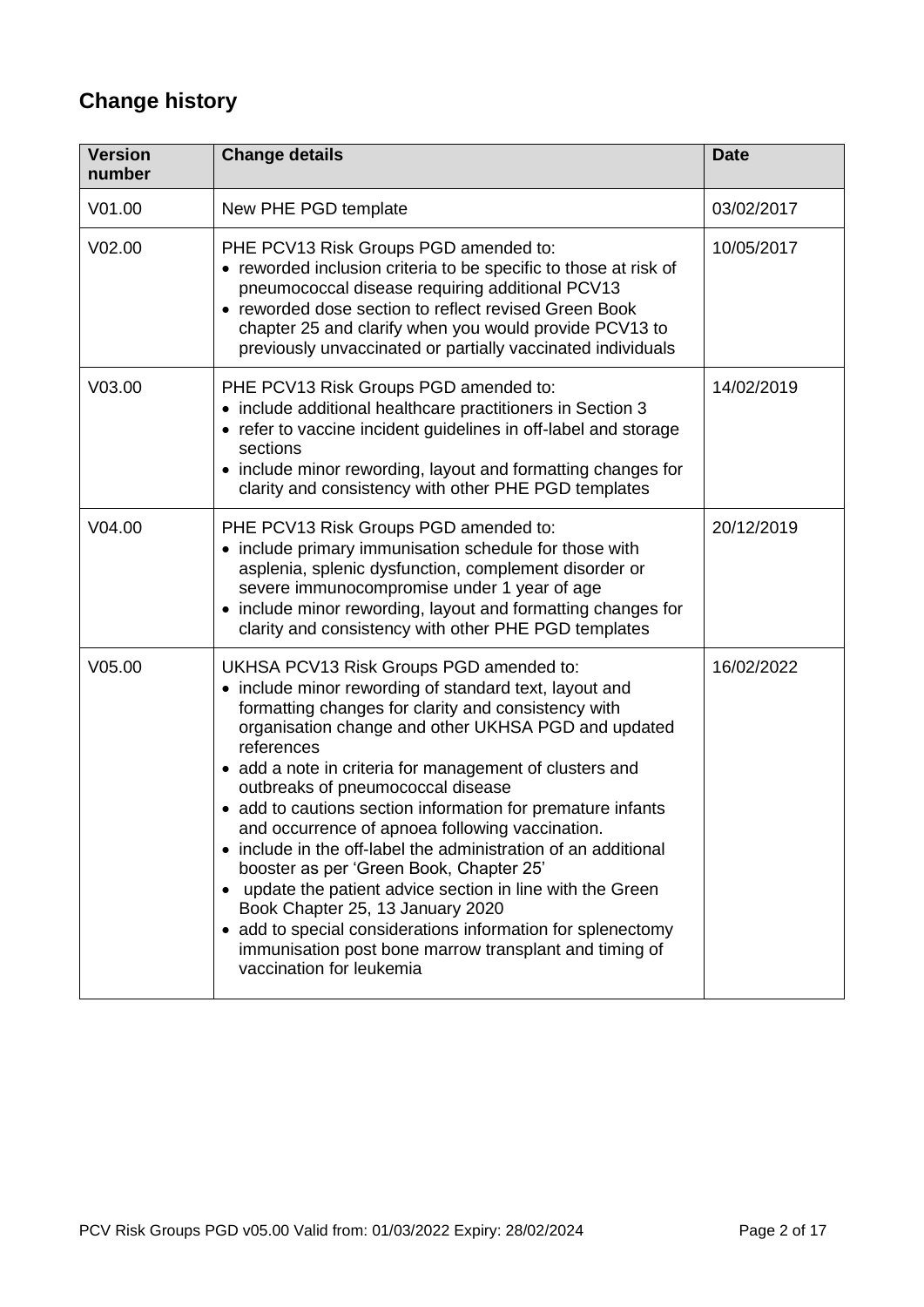## **1. PGD development**

This PGD has been developed by the following health professionals on behalf of the UKHSA:

| Developed by:                                      | <b>Name</b>                                                                                                                                 | <b>Signature</b> | <b>Date</b> |
|----------------------------------------------------|---------------------------------------------------------------------------------------------------------------------------------------------|------------------|-------------|
| <b>Pharmacist</b><br>(Lead Author)                 | Suki Hunjunt<br><b>Lead Pharmacist Immunisation</b><br>Services, Immunisation and Vaccine<br>Preventable Diseases Division,<br><b>UKHSA</b> | Sulit Huyunt     | 16/02/2022  |
| <b>Doctor</b>                                      | Mary Ramsay<br>Consultant Epidemiologist,<br>Immunisation and Vaccine<br>Preventable Diseases Division,<br><b>UKHSA</b>                     | Mary<br>Kamony   | 16/02/2022  |
| <b>Registered Nurse</b><br>(Chair of Expert Panel) | David Green<br>Nurse Consultant, Immunisation<br>and Vaccine Preventable Diseases<br>Division, UKHSA                                        | )Gieen.          | 16/02/2022  |

This PGD has been peer reviewed by the UKHSA Immunisations PGD Expert Panel in accordance with the UKHSA PGD Policy. It has been ratified by the UKHSA Medicines Governance Group and the UKHSA Clinical Quality and Oversight Board.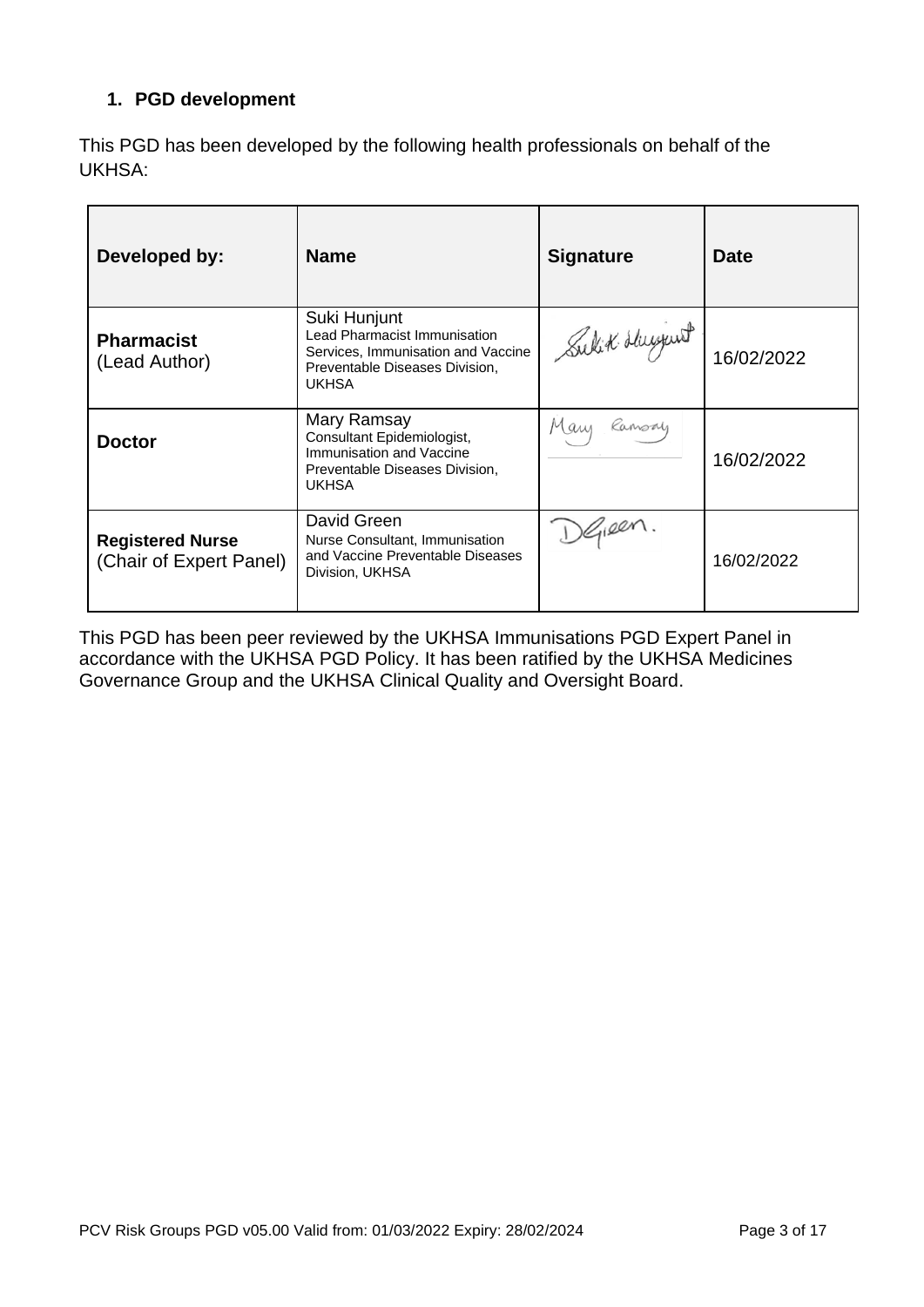# **Expert Panel**

| <b>Name</b>            | <b>Designation</b>                                                                                                       |
|------------------------|--------------------------------------------------------------------------------------------------------------------------|
| Nicholas Aigbogun      | Consultant in Communicable Disease Control, Yorkshire and Humber<br>Health Protection Team, UKHSA                        |
| Sarah Dermont          | Clinical Project Coordinator and Registered Midwife, NHS Infectious<br>Diseases in Pregnancy Screening Programme, NHSEI  |
| <b>Ed Gardner</b>      | Advanced Paramedic Practitioner / Emergency Care Practitioner,<br>Medicines Manager, Proactive Care Lead                 |
| <b>Michael Gregory</b> | Medical Director for Commissioning, NHSEI North West Region                                                              |
| Shamez Ladhani         | Paediatric Infectious Disease Consultant, UKHSA                                                                          |
| Jacqueline Lamberty    | Lead Pharmacist Medicines Governance, UKHSA                                                                              |
| Michelle Jones         | Principal Medicines Optimisation Pharmacist, NHS Bristol North<br>Somerset and South Gloucestershire CCG                 |
| Vanessa MacGregor      | Consultant in Communicable Disease Control, East Midlands Health<br>Protection Team, UKHSA                               |
| Alison Mackenzie       | Consultant in Public Health Medicine, Screening and Immunisation<br>Lead, NHS England and Improvement NHSEI (South West) |
| <b>Gill Marsh</b>      | Principal Screening and Immunisation Manager, NHSEI (North West)                                                         |
| Lesley McFarlane       | Screening and Immunisation Manager: Clinical (COVID-19 and<br>Influenza), NHSEI (Midlands)                               |
| <b>Tushar Shah</b>     | Lead Pharmacy Advisor, NHSEI (London Region)                                                                             |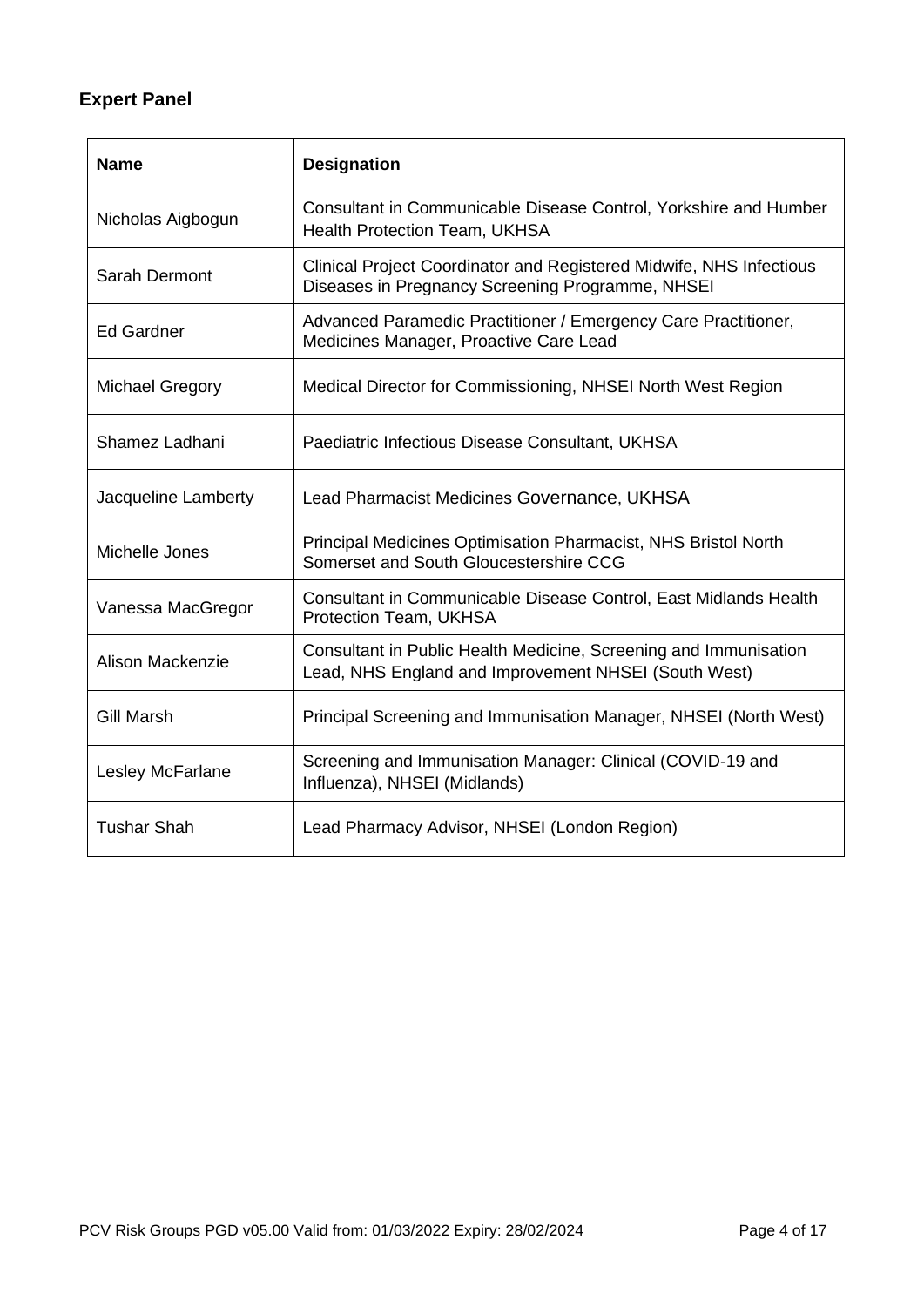### **2. Organisational authorisations**

The PGD is not legally valid until it has had the relevant organisational authorisation.

It is the responsibility of the organisation that has legal authority to authorise the PGD, to ensure that all legal and governance requirements are met. The authorising body accepts governance responsibility for the appropriate use of the PGD.

**NHS England & NHS Improvement (South East)** authorises this PGD for use by the services or providers listed below:

Authorised for use by the following organisations and/or services All NHS England commissioned immunisation services within the NHS England and NHS Improvement South East Region

<span id="page-4-0"></span>Limitations to authorisation

This patient group direction (PGD) must only be used by the registered healthcare practitioners identified in Section 3 who have been named by their organisation to practice under it. The most recent in-date final version authorised by NHS England and NHS Improvement (South East) must be used.

This PGD includes vaccination of individuals across the national immunisation programme. Users of this PGD should note that where they are commissioned to immunise certain groups this PGD does not constitute permission to offer immunisation beyond the groups they are commissioned to immunise.

| Organisational approval (legal requirement)    |                  |      |             |
|------------------------------------------------|------------------|------|-------------|
| <b>Role</b>                                    | <b>Name</b>      | Sign | Date        |
| South East Regional<br><b>Medical Director</b> | Dr Vaughan Lewis |      | 22 Feb 2022 |

| Additional signatories according to locally agreed policy |             |             |             |
|-----------------------------------------------------------|-------------|-------------|-------------|
| <b>Role</b>                                               | <b>Name</b> | <b>Sign</b> | <b>Date</b> |
|                                                           |             |             |             |
|                                                           |             |             |             |
|                                                           |             |             |             |
|                                                           |             |             |             |
|                                                           |             |             |             |
|                                                           |             |             |             |
|                                                           |             |             |             |
|                                                           |             |             |             |
|                                                           |             |             |             |
|                                                           |             |             |             |
|                                                           |             |             |             |
|                                                           |             |             |             |

Local enquiries regarding the use of this PGD may be directed to your local screening and immunisation team.

Section 7 provides a practitioner authorisation sheet. Individual practitioners must be authorised by name to work to this PGD. Alternative practitioner authorisation sheets may be used where appropriate in accordance with local policy but this should be an individual agreement or a multiple practitioner authorisation sheet as included at the end of this PGD.

PCV Risk Groups PGD v05.00 Valid from: 01/03/2022 Expiry: 28/02/2024 Page 5 of 17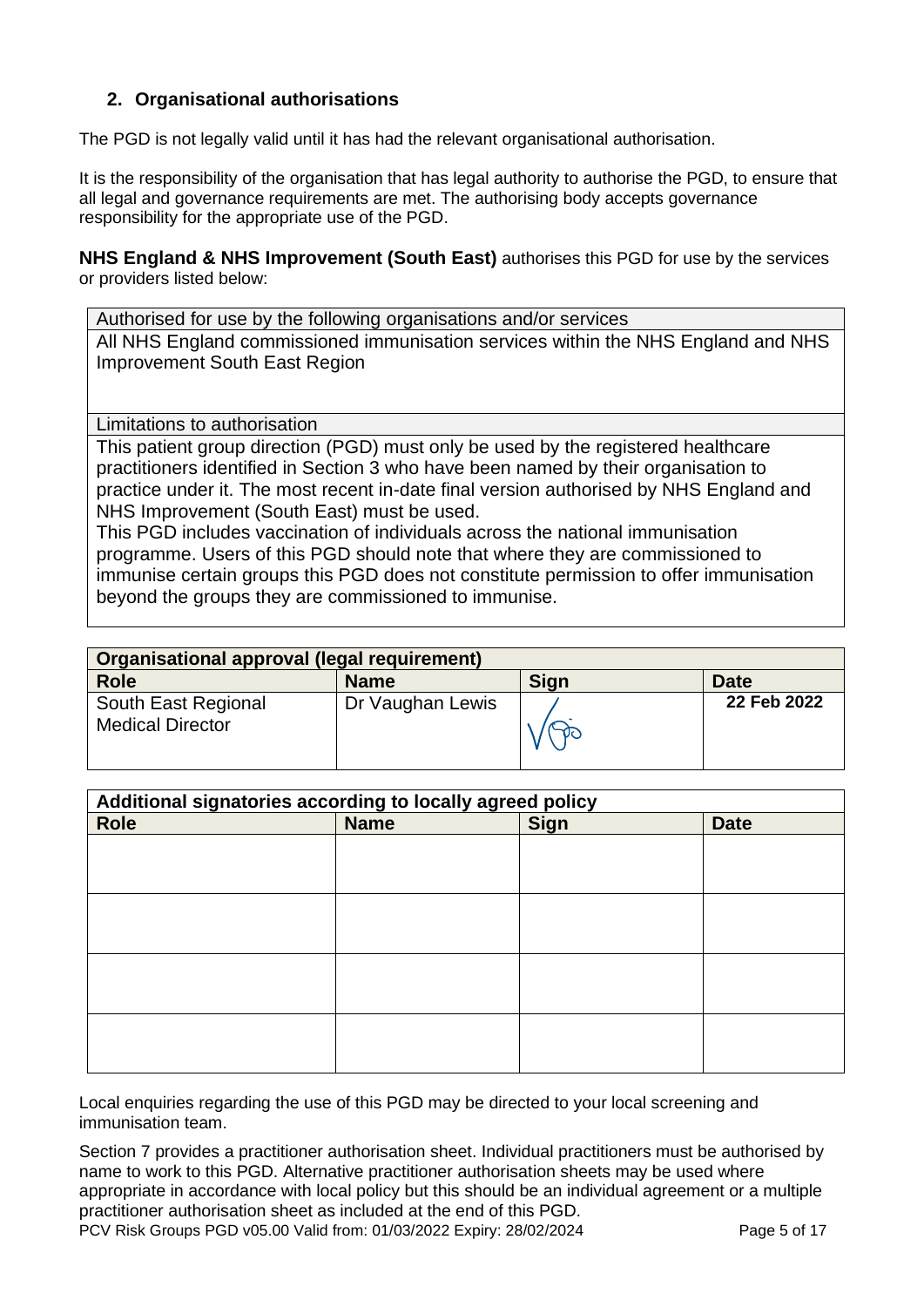# **3. Characteristics of staff**

<span id="page-5-0"></span>

| <b>Qualifications and</b><br>professional registration | Registered professional with one of the following bodies:<br>nurses and midwives currently registered with the Nursing and<br>Midwifery Council (NMC)<br>pharmacists currently registered with the General Pharmaceutical<br>Council (GPhC) (Note: This PGD is not relevant to privately<br>provided community pharmacy services)<br>paramedics and physiotherapists currently registered with the<br>Health and Care Professions Council (HCPC)<br>The practitioners above must also fulfil the Additional requirements<br>detailed below.<br>Check Section 2 Limitations to authorisation to confirm whether all<br>practitioners listed above have organisational authorisation to work<br>under this PGD.                                                                                                                                                                                                                                                                                                                                                                                                                                                                                                                                                                                                                                                                                                                              |
|--------------------------------------------------------|--------------------------------------------------------------------------------------------------------------------------------------------------------------------------------------------------------------------------------------------------------------------------------------------------------------------------------------------------------------------------------------------------------------------------------------------------------------------------------------------------------------------------------------------------------------------------------------------------------------------------------------------------------------------------------------------------------------------------------------------------------------------------------------------------------------------------------------------------------------------------------------------------------------------------------------------------------------------------------------------------------------------------------------------------------------------------------------------------------------------------------------------------------------------------------------------------------------------------------------------------------------------------------------------------------------------------------------------------------------------------------------------------------------------------------------------|
| <b>Additional requirements</b>                         | Additionally, practitioners:<br>must be authorised by name as an approved practitioner under<br>the current terms of this PGD before working to it<br>must have undertaken appropriate training for working under<br>$\bullet$<br>PGDs for supply/administration of medicines<br>must be competent in the use of PGDs (see NICE Competency<br>framework for health professionals using PGDs)<br>must be familiar with the vaccine product and alert to changes in<br>the Summary of Product Characteristics (SPC), Immunisation<br>Against Infectious Disease ('The Green Book'), and national and<br>local immunisation programmes<br>must have undertaken training appropriate to this PGD as<br>$\bullet$<br>required by local policy and in line with the National Minimum<br><b>Standards and Core Curriculum for Immunisation Training</b><br>must be competent to undertake immunisation and to discuss<br>issues related to immunisation<br>must be competent in the handling and storage of vaccines, and<br>$\bullet$<br>management of the cold chain<br>must be competent in the recognition and management of<br>anaphylaxis<br>must have access to the PGD and associated online resources<br>$\bullet$<br>should fulfil any additional requirements defined by local policy<br>$\bullet$<br>The individual practitioner must be authorised by name, under<br>the current version of this PGD before working according to it. |
| <b>Continued training</b><br>requirements              | Practitioners must ensure they are up to date with relevant issues<br>and clinical skills relating to immunisation and management of<br>anaphylaxis, with evidence of appropriate Continued Professional<br>Development (CPD).<br>Practitioners should be constantly alert to any subsequent<br>recommendations from the UKHSA and/or NHSEI and other sources<br>of medicines information.<br>Note: The most current national recommendations should be<br>followed but a Patient Specific Direction (PSD) may be required to<br>administer the vaccine in line with updated recommendations that<br>are outside the criteria specified in this PGD.                                                                                                                                                                                                                                                                                                                                                                                                                                                                                                                                                                                                                                                                                                                                                                                       |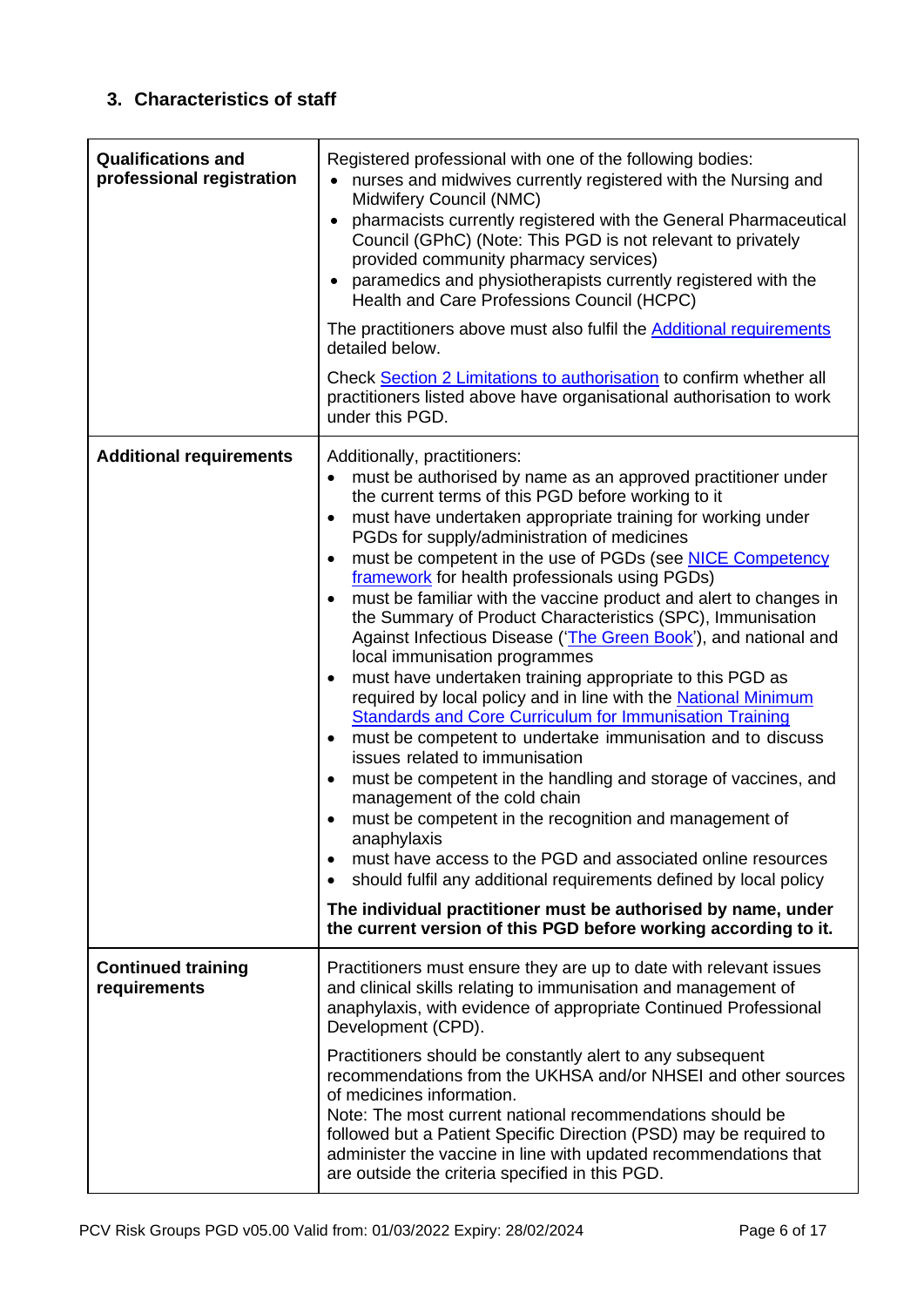# <span id="page-6-0"></span>**4. Clinical condition or situation to which this PGD applies**

| <b>Clinical condition or</b><br>situation to which this<br><b>PGD applies</b> | Indicated for the active immunisation of individuals with an<br>underlying medical condition which puts them at increased risk from<br>pneumococcal disease in accordance with the national immunisation<br>programme and recommendations given in Chapter 7 and Chapter<br>25 of Immunisation Against Infectious Disease: 'The Green Book'.<br>This PGD does not cover the routine childhood PCV13 immunisation<br>programme which is covered by the UKHSA PCV PGD.                                                                                                                                                                                                         |
|-------------------------------------------------------------------------------|------------------------------------------------------------------------------------------------------------------------------------------------------------------------------------------------------------------------------------------------------------------------------------------------------------------------------------------------------------------------------------------------------------------------------------------------------------------------------------------------------------------------------------------------------------------------------------------------------------------------------------------------------------------------------|
| <b>Criteria for inclusion</b>                                                 | Individuals who are:<br>under 2 years who have, or are anticipated to have (see Special<br>considerations / additional information), asplenia, splenic<br>dysfunction, complement disorder or severe immunocompromise <sup>2</sup><br>from 2 years to under 10 years of age who are previously<br>unvaccinated or partially vaccinated (such that they did not<br>complete the routine PCV course as part of the national<br>schedule) and who have a medical condition included in<br><b>Appendix A</b><br>over 2 years of age and have, or are anticipated to have (see<br>Special considerations / additional information), severe<br>immunocompromise $2$<br>Note:       |
|                                                                               | For the management of clusters and outbreaks of pneumococcal<br>disease see PCV PGD.                                                                                                                                                                                                                                                                                                                                                                                                                                                                                                                                                                                         |
| Criteria for exclusion <sup>3</sup>                                           | Individuals for whom no valid consent has been received.<br>Individuals who:<br>• are less than 6 weeks of age<br>have had a confirmed anaphylactic reaction to a previous dose of<br>pneumococcal vaccine or to any component of the vaccine<br>including diphtheria toxoid<br>have received a dose of PCV13 within the last 4 weeks (Note:<br>national schedule recommends an 8-week interval, see Dose and<br>frequency of administration section)<br>• are aged 10 or above and received a dose of PPV23 within the<br>last 2 years<br>are suffering from acute severe febrile illness (the presence of a<br>minor infection is not a contraindication for immunisation) |
| <b>Cautions including any</b><br>relevant action to be<br>taken               | The immunogenicity of the vaccine could be reduced in<br>immunosuppressed individuals; however, vaccination is still<br>recommended.                                                                                                                                                                                                                                                                                                                                                                                                                                                                                                                                         |
|                                                                               | Premature infants with asplenia, splenic dysfunction, complement<br>disorder or severe immunocompromise <sup>2</sup> should be vaccinated in<br>accordance with 'Green Book' Chapter 25 immunisation schedule<br>and according to their chronological age.                                                                                                                                                                                                                                                                                                                                                                                                                   |
| continued over page                                                           |                                                                                                                                                                                                                                                                                                                                                                                                                                                                                                                                                                                                                                                                              |

<sup>&</sup>lt;sup>2</sup> Examples of severe immunocompromise include individuals with bone marrow transplant, acute and chronic leukaemia, multiple myeloma or genetic disorders affecting the immune system (such as IRAK-4, NEMO) <sup>3</sup> Exclusion under this PGD does not necessarily mean the medication is contraindicated, but it would be outside this PGDs remit and another form of authorisation will be required

PCV Risk Groups PGD v05.00 Valid from: 01/03/2022 Expiry: 28/02/2024 Page 7 of 17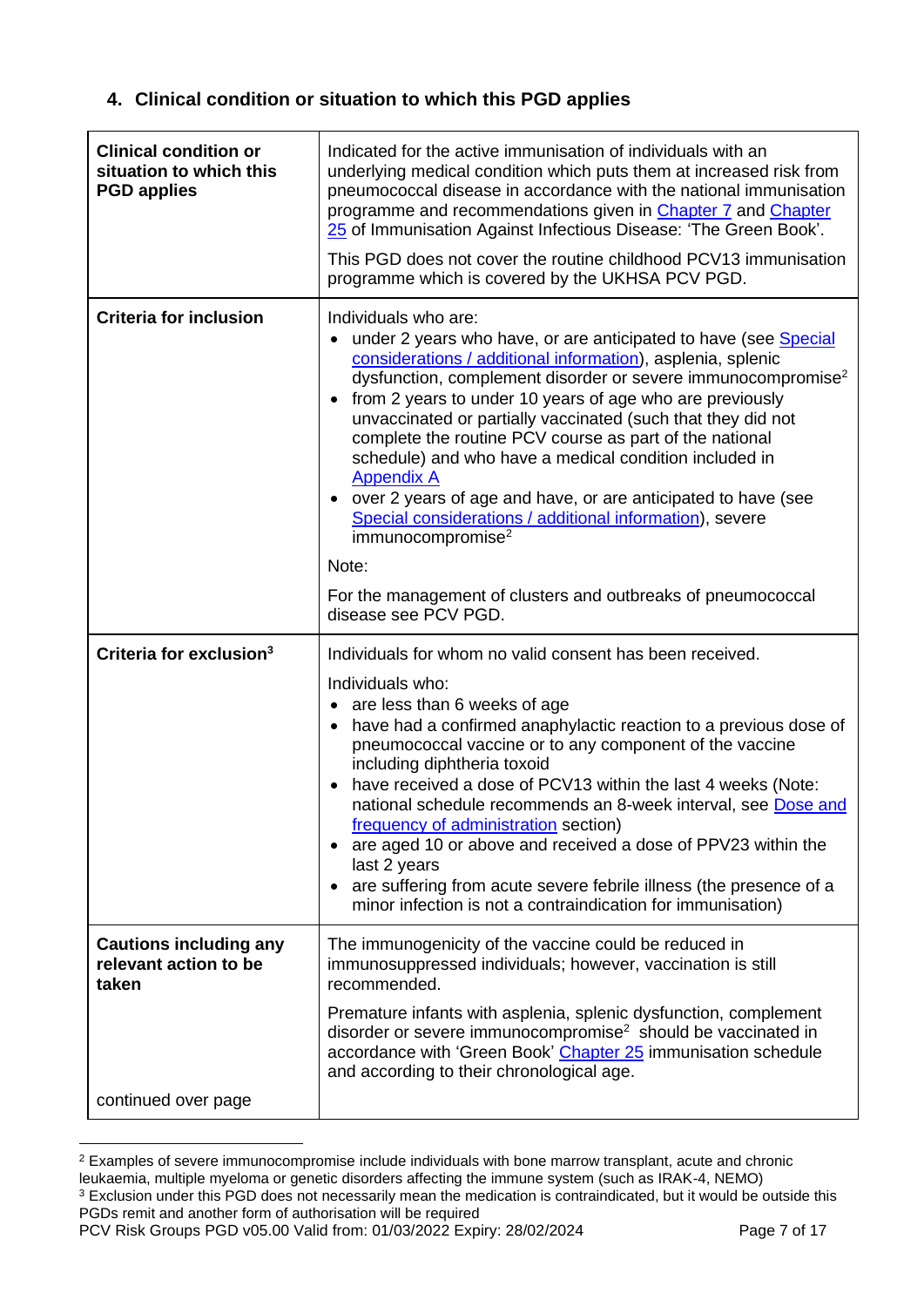| <b>Cautions including any</b><br>relevant action to be<br>taken | For premature infants without asplenia, splenic dysfunction,<br>complement disorder or severe immunocompromise <sup>2</sup> , the PCV PGD<br>should be used.                                                                                                                                                                                                                                                                                                                                                                                                        |
|-----------------------------------------------------------------|---------------------------------------------------------------------------------------------------------------------------------------------------------------------------------------------------------------------------------------------------------------------------------------------------------------------------------------------------------------------------------------------------------------------------------------------------------------------------------------------------------------------------------------------------------------------|
| (continued)                                                     | The occurrence of apnoea following vaccination is especially<br>increased in infants who are born very prematurely. Very premature<br>infants (born ≤28 weeks of gestation) who are in hospital should<br>have respiratory monitoring for 48-72 hrs when given their first<br>immunisation, particularly those with a previous history of respiratory<br>immaturity. If the child has apnoea, bradycardia or desaturations<br>after the first immunisation, the second immunisation should also be<br>given in hospital, with respiratory monitoring for 48-72 hrs. |
|                                                                 | Syncope (fainting) can occur following, or even before, any<br>vaccination especially in adolescents as a psychogenic response to<br>the needle injection. This can be accompanied by several<br>neurological signs such as transient visual disturbance, paraesthesia<br>and tonic-clonic limb movements during recovery. It is important that<br>procedures are in place to avoid injury from faints.                                                                                                                                                             |
| Action to be taken if the<br>patient is excluded                | If aged less than 6 weeks defer immunisation and provide an<br>appointment as appropriate.                                                                                                                                                                                                                                                                                                                                                                                                                                                                          |
|                                                                 | If a dose of PCV13 was received within the last 4 weeks defer<br>immunisation for an appropriate interval (see Dose and frequency of<br>administration). In case of postponement due to acute severe febrile<br>illness, advise when the individual can be vaccinated and ensure<br>another appointment is arranged.                                                                                                                                                                                                                                                |
|                                                                 | Seek appropriate advice from the local Screening and Immunisation<br>Team, local Health Protection or the individual's clinician as<br>required.                                                                                                                                                                                                                                                                                                                                                                                                                    |
|                                                                 | The risk to the individual of not being immunised must be taken<br>into account.                                                                                                                                                                                                                                                                                                                                                                                                                                                                                    |
|                                                                 | Document the reason for exclusion and any action taken in the<br>individual's clinical records.                                                                                                                                                                                                                                                                                                                                                                                                                                                                     |
|                                                                 | Inform or refer to the GP or a prescriber as appropriate.                                                                                                                                                                                                                                                                                                                                                                                                                                                                                                           |
| Action to be taken if the<br>patient or carer declines          | Informed consent, from the individual or a person legally able to act<br>on the person's behalf, must be obtained for each administration.                                                                                                                                                                                                                                                                                                                                                                                                                          |
| treatment                                                       | Advise the individual/parent/carer about the protective effects of the<br>vaccine, the risks of infection and potential complications of disease.                                                                                                                                                                                                                                                                                                                                                                                                                   |
|                                                                 | Document the advice given and the decision reached.                                                                                                                                                                                                                                                                                                                                                                                                                                                                                                                 |
|                                                                 | Inform or refer to the GP as appropriate.                                                                                                                                                                                                                                                                                                                                                                                                                                                                                                                           |
| <b>Arrangements for referral</b><br>for medical advice          | As per local policy                                                                                                                                                                                                                                                                                                                                                                                                                                                                                                                                                 |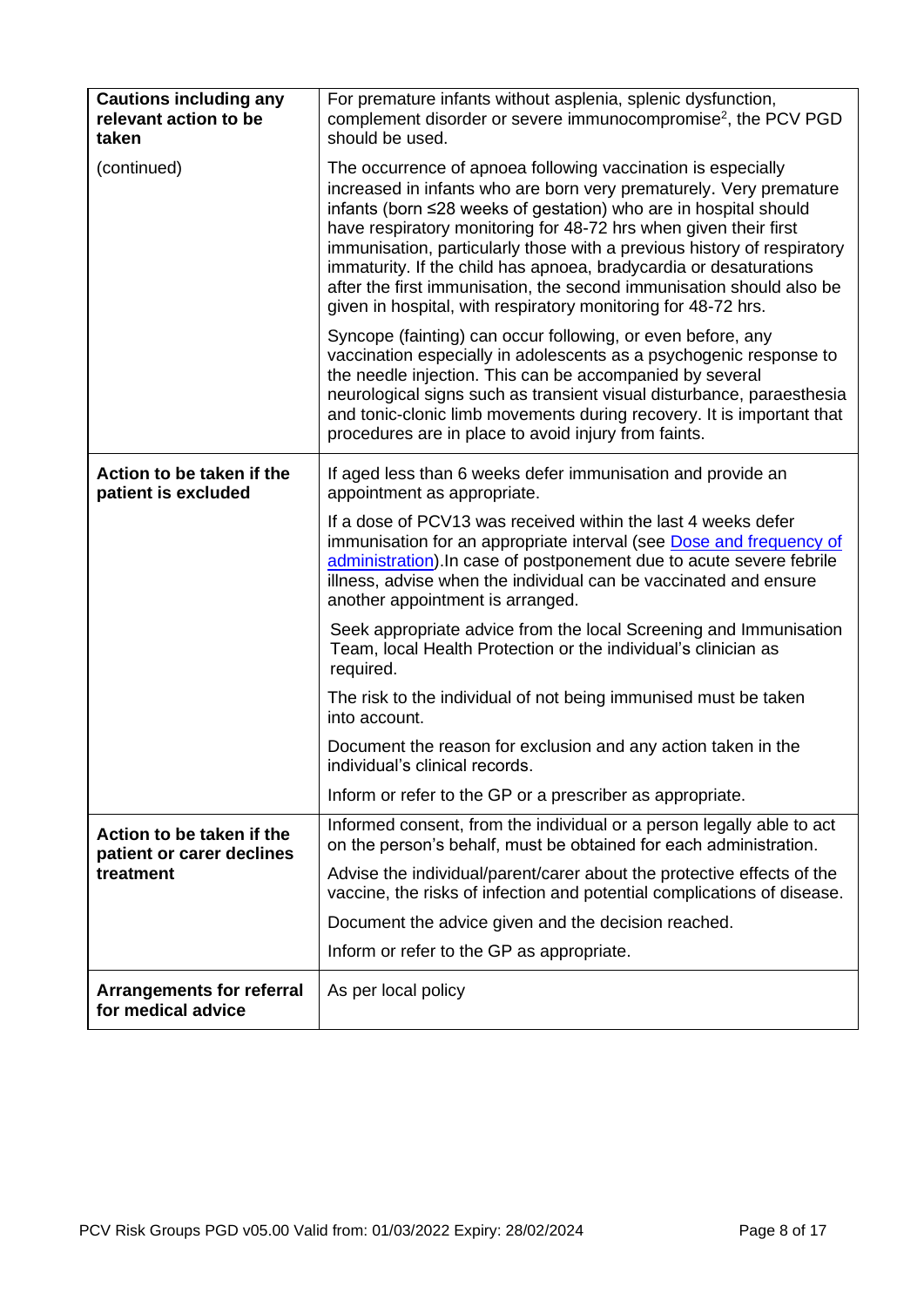# **5. Description of treatment**

| Name, strength and<br>formulation of drug | Pneumococcal polysaccharide conjugate vaccine (13-valent,<br>adsorbed), PCV13:<br>• Prevenar <sup>®</sup> 13 suspension for injection in a pre-filled syringe                                                                                                                                                                                                                                                                                                                                                        |
|-------------------------------------------|----------------------------------------------------------------------------------------------------------------------------------------------------------------------------------------------------------------------------------------------------------------------------------------------------------------------------------------------------------------------------------------------------------------------------------------------------------------------------------------------------------------------|
| <b>Legal category</b>                     | Prescription only medicine (POM)                                                                                                                                                                                                                                                                                                                                                                                                                                                                                     |
| <b>Black triangle</b> ▼                   | <b>No</b>                                                                                                                                                                                                                                                                                                                                                                                                                                                                                                            |
| Off-label use                             | Infants <37 weeks gestation                                                                                                                                                                                                                                                                                                                                                                                                                                                                                          |
|                                           | Administration of a two-dose primary series of Prevenar <sup>®</sup> 13 to pre-<br>term infants <37 weeks gestation, with asplenia, splenic dysfunction,<br>complement disorder or severe immunocompromise <sup>2</sup> , is contrary to<br>the 3-dose primary schedule detailed in the SPC but is in<br>accordance with the recommendations for individuals with asplenia,<br>splenic dysfunction, complement disorder or severe<br>immunocompromise <sup>2</sup> in the 'Green Book', Chapter 7 and Chapter<br>25. |
|                                           | Individuals under 2 years                                                                                                                                                                                                                                                                                                                                                                                                                                                                                            |
|                                           | Administration of an additional booster following 2+1 schedule is off-<br>label as the additional booster is not included in the SPC but is in<br>accordance with the recommendations and Chapter 25 of the 'Green<br>Book'.                                                                                                                                                                                                                                                                                         |
|                                           | Vaccine should be stored according to the conditions detailed in the<br>Storage section below. However, in the event of an inadvertent or<br>unavoidable deviation of these conditions refer to Vaccine Incident<br>Guidance. Where vaccine is assessed in accordance with these<br>guidelines as appropriate for continued use this would constitute off-<br>label administration under this PGD.                                                                                                                   |
|                                           | Where a vaccine is recommended off-label consider, as part of the<br>consent process, informing the individual/parent/carer that the<br>vaccine is being offered in accordance with national guidance but<br>that this is outside the product licence.                                                                                                                                                                                                                                                               |
| Route / method of<br>administration       | Administer by intramuscular injection, preferably into the<br>anterolateral aspect of the thigh in infants under one year of age.<br>The deltoid region of the upper arm may be used in individuals over<br>one year of age.                                                                                                                                                                                                                                                                                         |
|                                           | When administering at the same time as other vaccines care should<br>be taken to ensure that the appropriate route of injection is used for<br>all the vaccinations. The vaccines should be given at separate sites,<br>preferably in different limbs. If given in the same limb, they should be<br>given at least 2.5cm apart. The site at which each vaccine was given<br>should be noted in the individual's records.                                                                                             |
|                                           | For individuals with a bleeding disorder, vaccines normally given by<br>an intramuscular route should be administered in accordance with<br>the recommendations in the 'Green Book' Chapter 4 to reduce the<br>risk of bleeding.                                                                                                                                                                                                                                                                                     |
| continued over page                       | The vaccine's normal appearance is a uniform white suspension<br>which may sediment during storage. Shake the prefilled syringe well                                                                                                                                                                                                                                                                                                                                                                                 |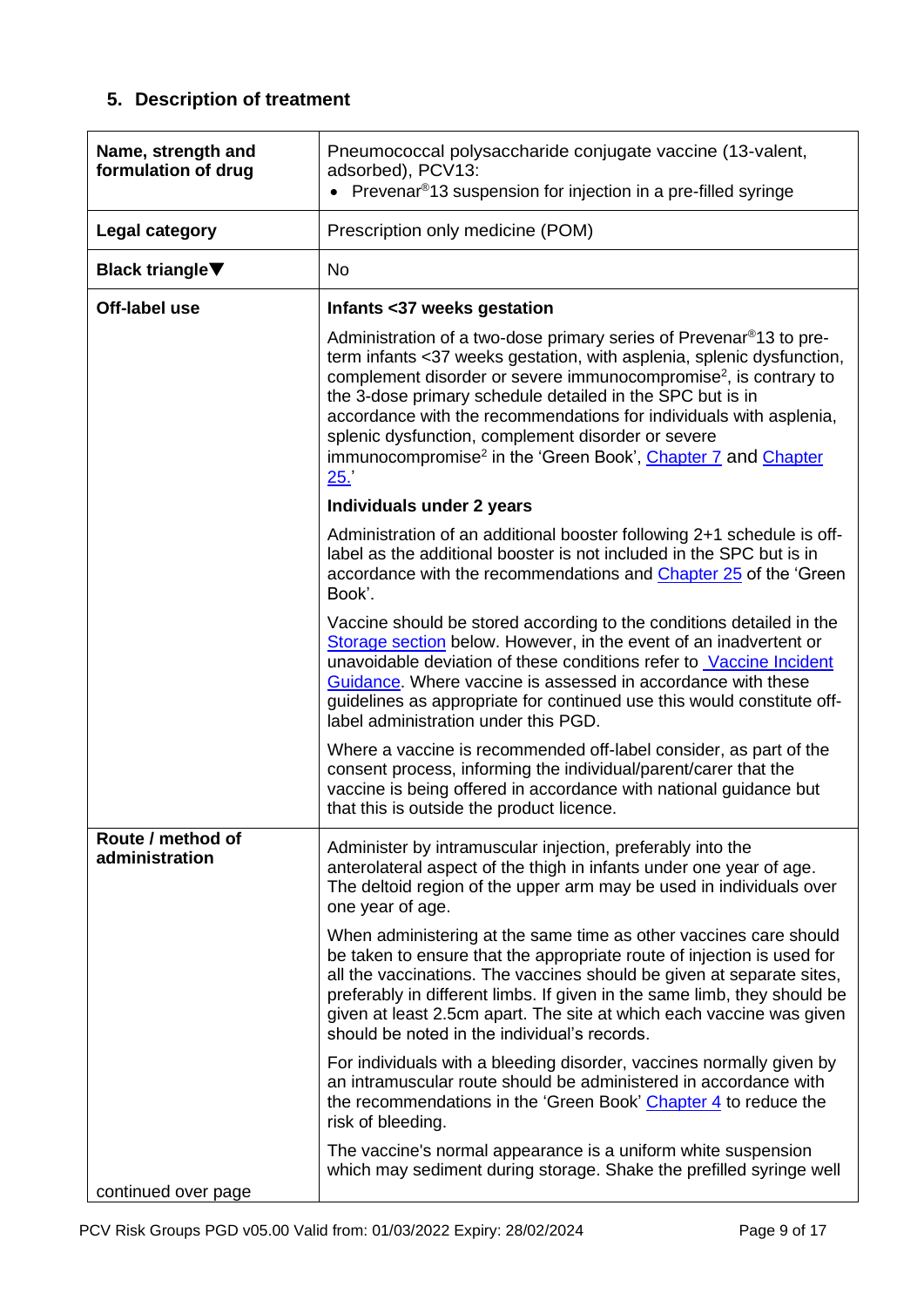| Route / method of<br>administration | to uniformly distribute the suspension before administering the<br>vaccine.                                                                                                                                                                                                                                                                                  |
|-------------------------------------|--------------------------------------------------------------------------------------------------------------------------------------------------------------------------------------------------------------------------------------------------------------------------------------------------------------------------------------------------------------|
| (continued)                         | The vaccine should be visually inspected for particulate matter and<br>discoloration prior to administration. In the event of any foreign<br>particulate matter and/or variation of physical aspect being observed,<br>do not administer the vaccine.                                                                                                        |
|                                     | The SPC provides further guidance on administration and is<br>available from the electronic Medicines Compendium website.                                                                                                                                                                                                                                    |
| Dose and frequency of               | Single 0.5ml dose per administration                                                                                                                                                                                                                                                                                                                         |
| administration                      | Individuals under 1 year of age                                                                                                                                                                                                                                                                                                                              |
|                                     | Individuals at increased risk of pneumococcal disease due to<br>asplenia, splenic dysfunction, complement disorder or severe<br>immunocompromise <sup>2</sup> should receive:                                                                                                                                                                                |
|                                     | • a 2-dose priming schedule of PCV13 vaccine with an 8-week<br>interval* between priming doses administered in the first year of<br>life (commencing no earlier than 6 weeks of age), then<br>• a booster dose to be administered at one year of age (on or after<br>the first birthday), then<br>• a further booster dose, 8 weeks after the first booster. |
|                                     | *The immunisation interval may be reduced to 4-weeks if necessary,<br>to ensure the immunisation schedule is completed.                                                                                                                                                                                                                                      |
|                                     | All other individuals under 1 year of age should be fully vaccinated in<br>accordance with the routine PCV13 immunisation programme (see<br>the UKHSA PCV PGD and the vaccination of individuals with<br>uncertain or incomplete immunisation status guidance).                                                                                              |
|                                     | Individuals from 1 year to under 2 years of age                                                                                                                                                                                                                                                                                                              |
|                                     | Individuals with asplenia, splenic dysfunction (see Appendix A),<br>complement disorder or severe immunocompromise <sup>2</sup> , aged between<br>their first and second birthday should receive:                                                                                                                                                            |
|                                     | • the PCV13 booster routinely scheduled on or shortly after their<br>first birthday followed by<br>• an additional booster dose of PCV13 with an interval of 8 weeks<br>between the PCV13 booster doses.                                                                                                                                                     |
|                                     | Note: This is the schedule to follow regardless of whether the child<br>had none, one or two routine primary doses of PCV13 in infancy. The<br>intervals may be reduced to one month if necessary, to ensure that the<br>immunisation schedule is completed.                                                                                                 |
|                                     | Individuals from 2 years to under 10 years of age                                                                                                                                                                                                                                                                                                            |
|                                     | Individuals from 2 years to under 10 years of age, with a medical<br>condition included in Appendix A (excluding the severely<br>immunocompromised <sup>2</sup> , who have completed the routine PCV<br>immunisation schedule (with PCV7 or PCV13) do not require further<br><b>PCV13.</b>                                                                   |
| continued over page                 | Individuals from 2 years to under 10 years of age who are previously<br>unvaccinated or partially vaccinated (such that they did not complete<br>a PCV course as part of the national schedule) and who have a<br>medical condition included in Appendix A should receive a single<br>dose of PCV13.                                                         |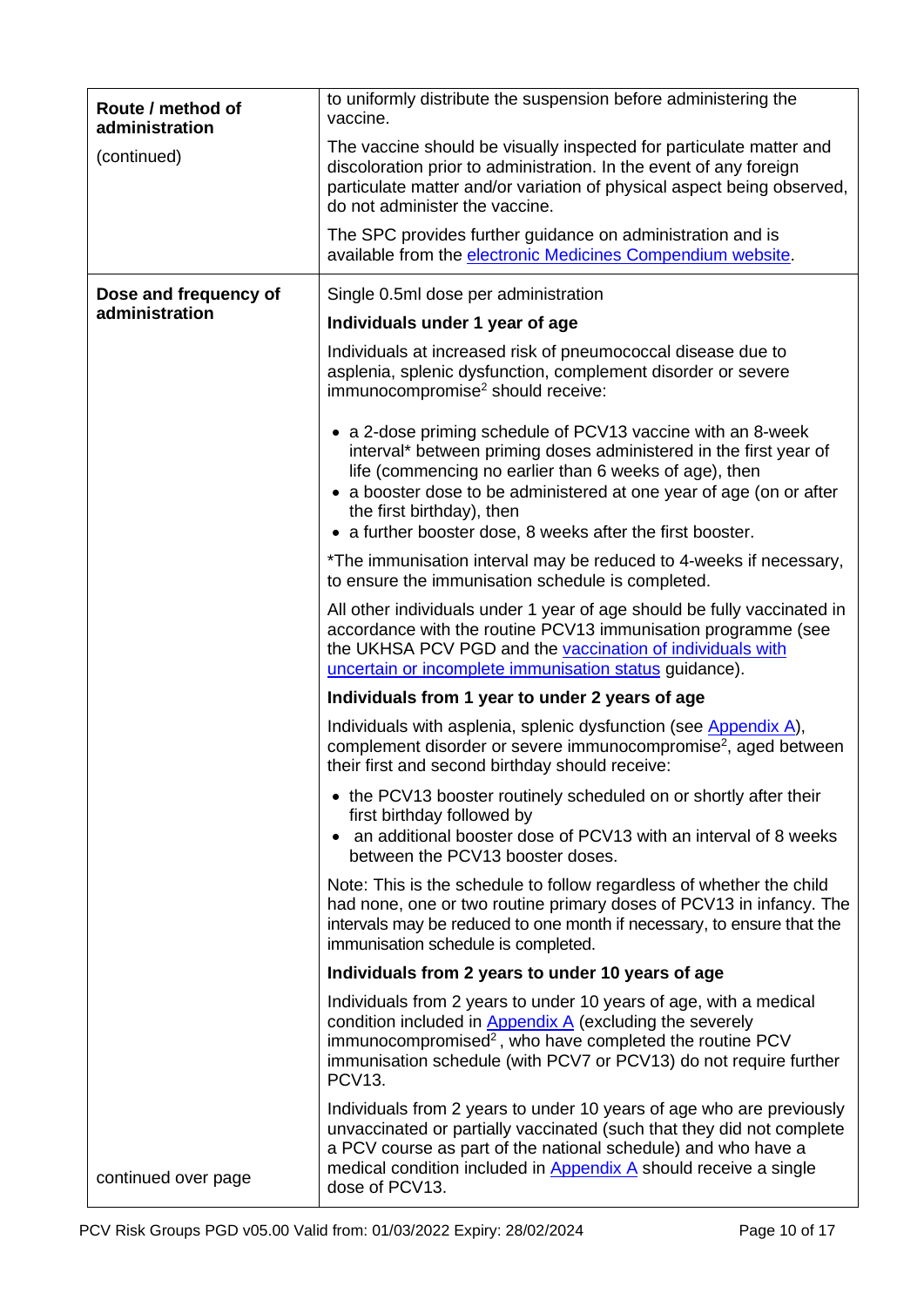<span id="page-10-0"></span>

| Dose and frequency of<br>administration<br>(continued) | Severely immunocompromised <sup>2</sup> individuals, who have not received<br>an additional booster of PCV13 recommended between one and two<br>years of age, should be offered a single dose of PCV13 irrespective<br>of any routine childhood vaccinations they have already received.                                                                                            |
|--------------------------------------------------------|-------------------------------------------------------------------------------------------------------------------------------------------------------------------------------------------------------------------------------------------------------------------------------------------------------------------------------------------------------------------------------------|
|                                                        | Individuals from 10 years of age                                                                                                                                                                                                                                                                                                                                                    |
|                                                        | Individuals from 10 years of age, with a medical condition included in<br>Appendix $\overline{A}$ (excluding the severely immunocompromised <sup>2</sup> ) do not<br>require PCV13.                                                                                                                                                                                                 |
|                                                        | Severely immunocompromised <sup>2</sup> who have not already received an<br>additional booster of PCV13, should be offered a single dose of<br>PCV13 irrespective of any routine childhood vaccinations they have<br>already received. PCV13 or additional PPV23 are not needed if the<br>individual received PPV23 in the previous 2 years.                                        |
|                                                        | Pneumococcal polysaccharide vaccine (PPV23)                                                                                                                                                                                                                                                                                                                                         |
|                                                        | Additionally, all individuals with a medical condition included in<br>Appendix A should receive a dose of PPV23 on or after their second<br>birthday (see PPV PGD).                                                                                                                                                                                                                 |
|                                                        | Individuals eligible for both PCV13 and PPV23 should have the<br>PCV13 dose first followed by PPV23 at least 2 months later.                                                                                                                                                                                                                                                        |
| <b>Duration of treatment</b>                           | Single 0.5ml dose                                                                                                                                                                                                                                                                                                                                                                   |
| Quantity to be supplied /<br>administered              | Single 0.5ml dose per administration.                                                                                                                                                                                                                                                                                                                                               |
| <b>Supplies</b>                                        | PCV13 for additional doses from one year of age for at risk groups is<br>not centrally procured and these should be ordered from the<br>manufacturer/wholesaler. Details are given in the 'Green Book'<br>Chapter 25                                                                                                                                                                |
|                                                        | Centrally purchased vaccines for the national routine childhood<br>immunisation programme for the NHS can only be ordered via<br>ImmForm, that is vaccines for use for primary immunisation and the<br>booster at one year of age. Protocols for the ordering, storage and<br>handling of vaccines should be followed to prevent vaccine wastage<br>(see the Green Book Chapter 3). |
| <b>Storage</b>                                         | Store at $+2^{\circ}$ C to $+8^{\circ}$ C.<br>Store in original packaging in order to protect from light.<br>Do not freeze.                                                                                                                                                                                                                                                         |
|                                                        | Prevenar <sup>®</sup> 13 is stable at temperatures up to 25°C for four days. At<br>the end of this period Prevenar <sup>®</sup> 13 should be used or discarded.<br>These data are intended to guide health care professionals in case<br>of inadvertent temporary temperature excursions only.                                                                                      |
|                                                        | In the event of an inadvertent or unavoidable deviation of these<br>conditions, vaccine that has been stored outside the conditions<br>stated above should be quarantined and risk assessed for suitability<br>of continued off-label use or appropriate disposal. Refer to Vaccine<br><b>Incident Guidance.</b>                                                                    |
| <b>Disposal</b><br>continued over page                 | Equipment used for immunisation, including used vials, ampoules, or<br>discharged vaccines in a syringe or applicator, should be disposed of<br>safely in a UN-approved puncture-resistant 'sharps' box, according                                                                                                                                                                  |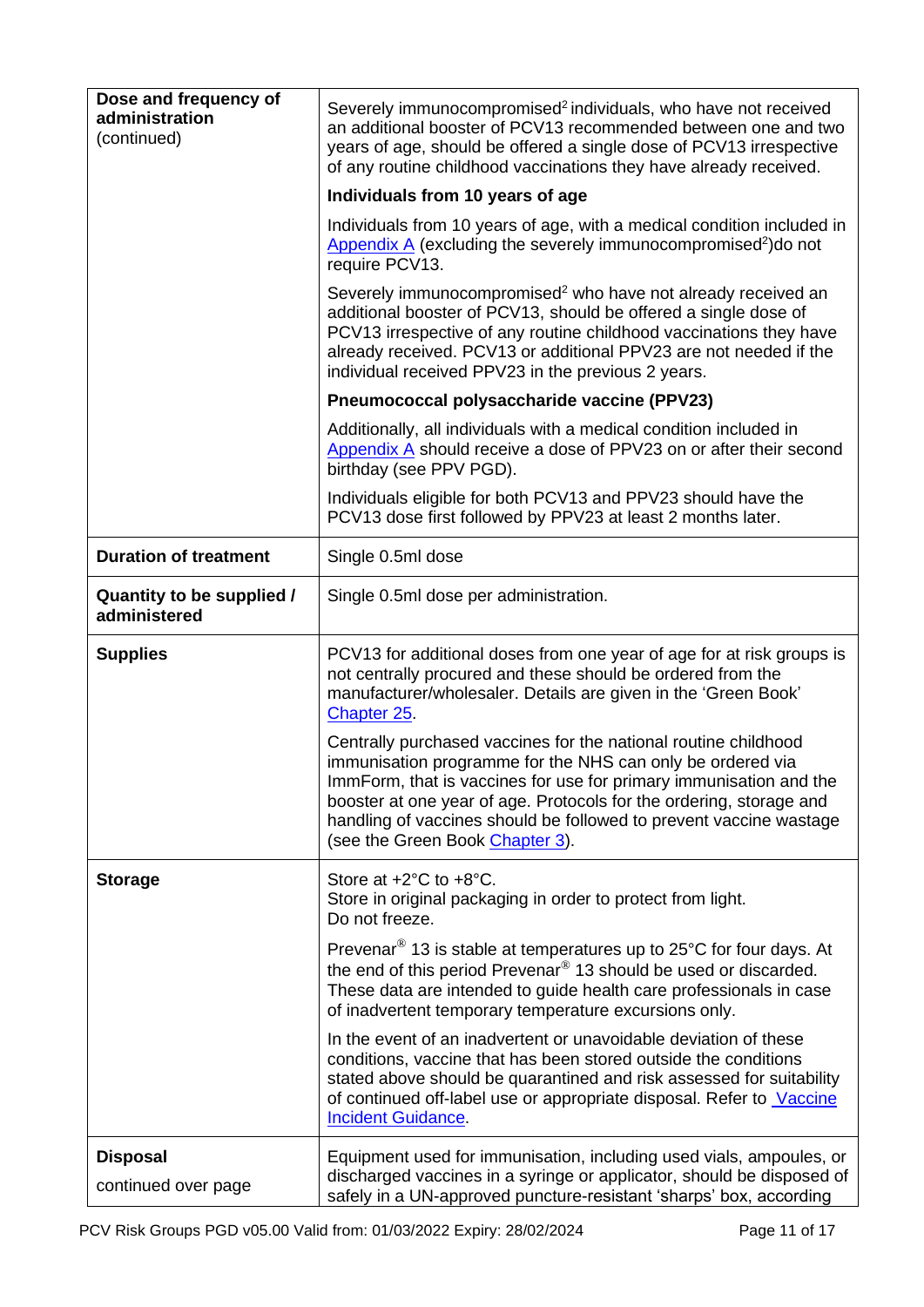| <b>Disposal</b><br>continued                                    | to local authority arrangements and guidance in the technical<br>memorandum 07-01: Safe management of healthcare waste                                                                                                                                                                                           |
|-----------------------------------------------------------------|------------------------------------------------------------------------------------------------------------------------------------------------------------------------------------------------------------------------------------------------------------------------------------------------------------------|
|                                                                 | (Department of Health, 2013).                                                                                                                                                                                                                                                                                    |
| <b>Drug interactions</b>                                        | Immunological response may be diminished in those receiving<br>immunosuppressive treatment. Vaccination is recommended even if<br>the antibody response may be limited.                                                                                                                                          |
|                                                                 | May be given at the same time as other vaccines.                                                                                                                                                                                                                                                                 |
|                                                                 | A detailed list of interactions is available in the SPC, which is<br>available from the electronic Medicines Compendium website.:                                                                                                                                                                                |
| <b>Identification and</b><br>management of adverse<br>reactions | Local reactions following vaccination are very common such as<br>pain, swelling or redness at the injection site. A small painless<br>nodule may form at the injection site.                                                                                                                                     |
|                                                                 | The most commonly reported adverse reactions include, fever,<br>irritability, decreased appetite, increased and/or decreased sleep,<br>rash, vomiting, diarrhoea, arthralgia, myalgia and headache.                                                                                                              |
|                                                                 | Hypersensitivity reactions, such as bronchospasm, angioedema,<br>urticaria, and anaphylaxis can occur but are very rare.                                                                                                                                                                                         |
|                                                                 | A detailed list of adverse reactions is available in the SPC, which is<br>available from the electronic Medicines Compendium website.:                                                                                                                                                                           |
| <b>Reporting procedure of</b><br>adverse reactions              | Healthcare professionals and individuals/parents/carers are<br>encouraged to report suspected adverse reactions to the Medicines<br>and Healthcare products Regulatory Agency (MHRA) using the<br>Yellow Card reporting scheme or search for MHRA Yellow Card in<br>the Google Play or Apple App Store.          |
|                                                                 | Any adverse reaction to a vaccine should be documented in the<br>individual's record and the individual's GP should be informed.                                                                                                                                                                                 |
| Written information to be<br>given to patient or carer          | Offer the marketing authorisation holder's patient information leaflet<br>(PIL) provided with the vaccine.                                                                                                                                                                                                       |
|                                                                 | Immunisation promotional material may be provided as appropriate:<br>• Splenectomy leaflet<br>Available from: www.gov.uk/government/collections/immunisation                                                                                                                                                     |
|                                                                 |                                                                                                                                                                                                                                                                                                                  |
| Patient advice / follow up<br>treatment                         | Inform the individual/parent/carer of possible side effects and their<br>management.                                                                                                                                                                                                                             |
|                                                                 | Vaccination may not result in complete protection in all recipients.                                                                                                                                                                                                                                             |
|                                                                 | Individuals at especially increased risk of serious pneumococcal<br>infection (such as asplenics and those who have received<br>immunosuppressive therapy for any reason), should be advised<br>regarding the possible need for early antimicrobial treatment in the<br>event of severe, sudden febrile illness. |
|                                                                 | The individual/parent/carer should be advised to seek medical<br>advice in the event of an adverse reaction.                                                                                                                                                                                                     |
|                                                                 | Advise the individual/parent/carer when any subsequent<br>immunisations are due.                                                                                                                                                                                                                                 |
|                                                                 | When administration is postponed advise the individual/parent/carer<br>when to return for vaccination.                                                                                                                                                                                                           |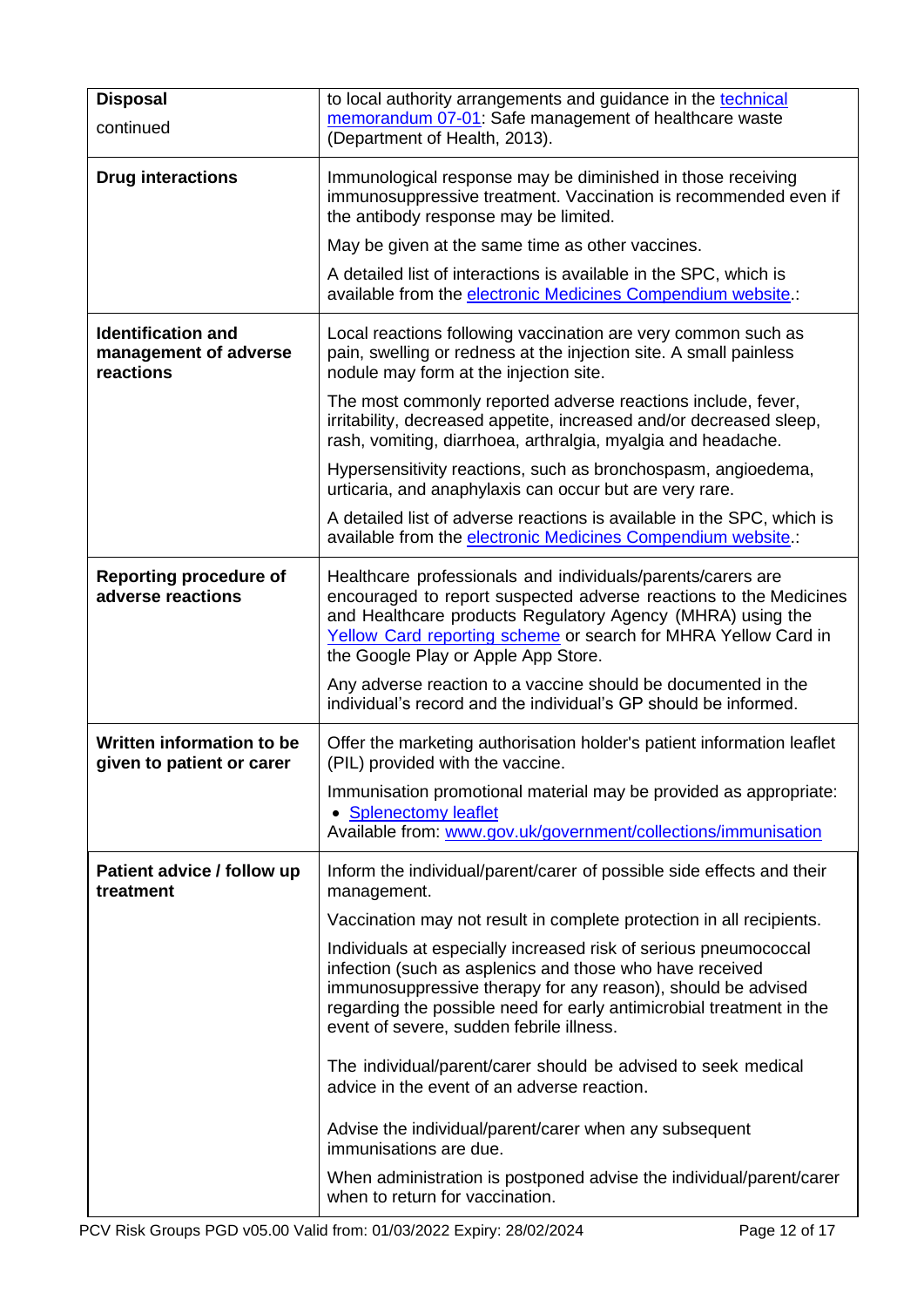<span id="page-12-0"></span>

| <b>Special considerations /</b><br>additional information | Ensure there is immediate access to adrenaline (epinephrine) 1 in<br>1000 injection and access to a telephone at the time of vaccination.                                                                                                                                                                                                                                                                                                                                                                                                                                                                      |  |
|-----------------------------------------------------------|----------------------------------------------------------------------------------------------------------------------------------------------------------------------------------------------------------------------------------------------------------------------------------------------------------------------------------------------------------------------------------------------------------------------------------------------------------------------------------------------------------------------------------------------------------------------------------------------------------------|--|
|                                                           | Minor illnesses without fever or systemic upset are not valid reasons<br>to postpone immunisation. If an individual is acutely unwell,<br>immunisation may be postponed until they have fully recovered.                                                                                                                                                                                                                                                                                                                                                                                                       |  |
|                                                           | Neonates diagnosed at increased risk of pneumococcal disease due<br>to asplenia, splenic dysfunction, complement disorder or severe<br>immunocompromise <sup>2</sup> should be offered immunisation as soon as<br>appropriate (such as with their first primary immunisations) and do<br>not need to wait until the routine offer of PCV13 at 12 weeks of age.                                                                                                                                                                                                                                                 |  |
|                                                           | Individuals on Eculizumab (Soliris <sup>®</sup> ) therapy are not at increased risk<br>of pneumococcal disease and do not require PPV23 or additional<br>doses of PCV13.                                                                                                                                                                                                                                                                                                                                                                                                                                       |  |
|                                                           | Wherever possible, immunisation or boosting of immunosuppressed<br>individuals should be either carried out before immunosuppression<br>occurs or deferred until an improvement in immunity has been seen<br>(see 'Green Book' Chapter 25). Immunisation of these individuals<br>should not be delayed if this is likely to result in failure to vaccinate.                                                                                                                                                                                                                                                    |  |
|                                                           | Those requiring splenectomy, where possible, should be vaccinated<br>before elective splenectomy. If it is not practicable to vaccinate<br>before splenectomy, immunisation should be delayed until at least<br>two weeks after the operation (see 'Green Book' Chapter 25).<br>Immunisation of these individuals should not be delayed if this is<br>likely to result in a failure to vaccinate.                                                                                                                                                                                                              |  |
|                                                           | For the timing of vaccination for leukaemia individuals see 'Green<br>Book' Chapter 25.                                                                                                                                                                                                                                                                                                                                                                                                                                                                                                                        |  |
|                                                           | Individuals who have received a bone marrow transplant after<br>vaccination should be considered for a re-immunisation programme<br>for all routine vaccinations and for COVID-19 (see Chapter 7 and<br>Chapter 25 of the 'Green Book'). This is not covered by this PGD<br>and should be provided through a Patient Specific Direction (PSD).                                                                                                                                                                                                                                                                 |  |
|                                                           | Splenectomy, chemotherapy or radiotherapy should never be<br>delayed in order to allow time for vaccination.                                                                                                                                                                                                                                                                                                                                                                                                                                                                                                   |  |
| <b>Records</b>                                            | Record:<br>that valid informed consent was given<br>$\bullet$<br>name of individual, address, date of birth and GP with whom the<br>individual is registered<br>name of immuniser<br>$\bullet$<br>name and brand of vaccine<br>$\bullet$<br>date of administration<br>$\bullet$<br>dose, form and route of administration of vaccine<br>٠<br>quantity administered<br>$\bullet$<br>batch number and expiry date<br>٠<br>anatomical site of vaccination<br>$\bullet$<br>advice given, including advice given if excluded or declines<br>immunisation<br>details of any adverse drug reactions and actions taken |  |
| continued over page                                       | supplied via PGD                                                                                                                                                                                                                                                                                                                                                                                                                                                                                                                                                                                               |  |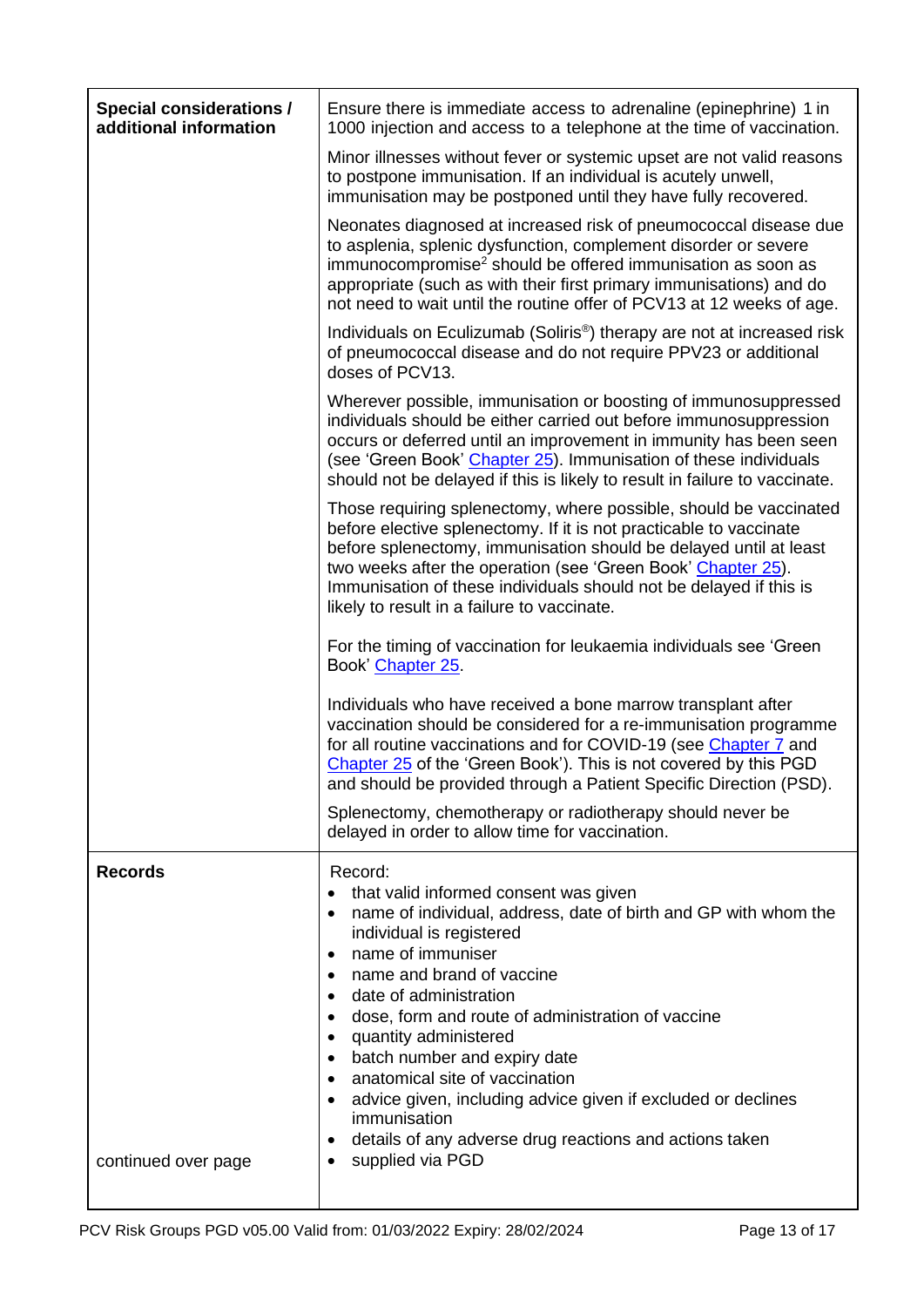| <b>Records</b> | Records should be signed and dated (or a password-controlled<br>immuniser's record on e-records).                                                                                                         |
|----------------|-----------------------------------------------------------------------------------------------------------------------------------------------------------------------------------------------------------|
| continued      | All records should be clear, legible and contemporaneous.                                                                                                                                                 |
|                | This information should be recorded in the individual's GP record.<br>Where vaccine is administered outside the GP setting appropriate<br>health records should be kept and the individual's GP informed. |
|                | The local Child Health Information Services must be notified using<br>the appropriate documentation/pathway as required by any local or<br>contractual arrangement.                                       |
|                | A record of all individuals receiving treatment under this PGD should<br>also be kept for audit purposes in accordance with local policy.                                                                 |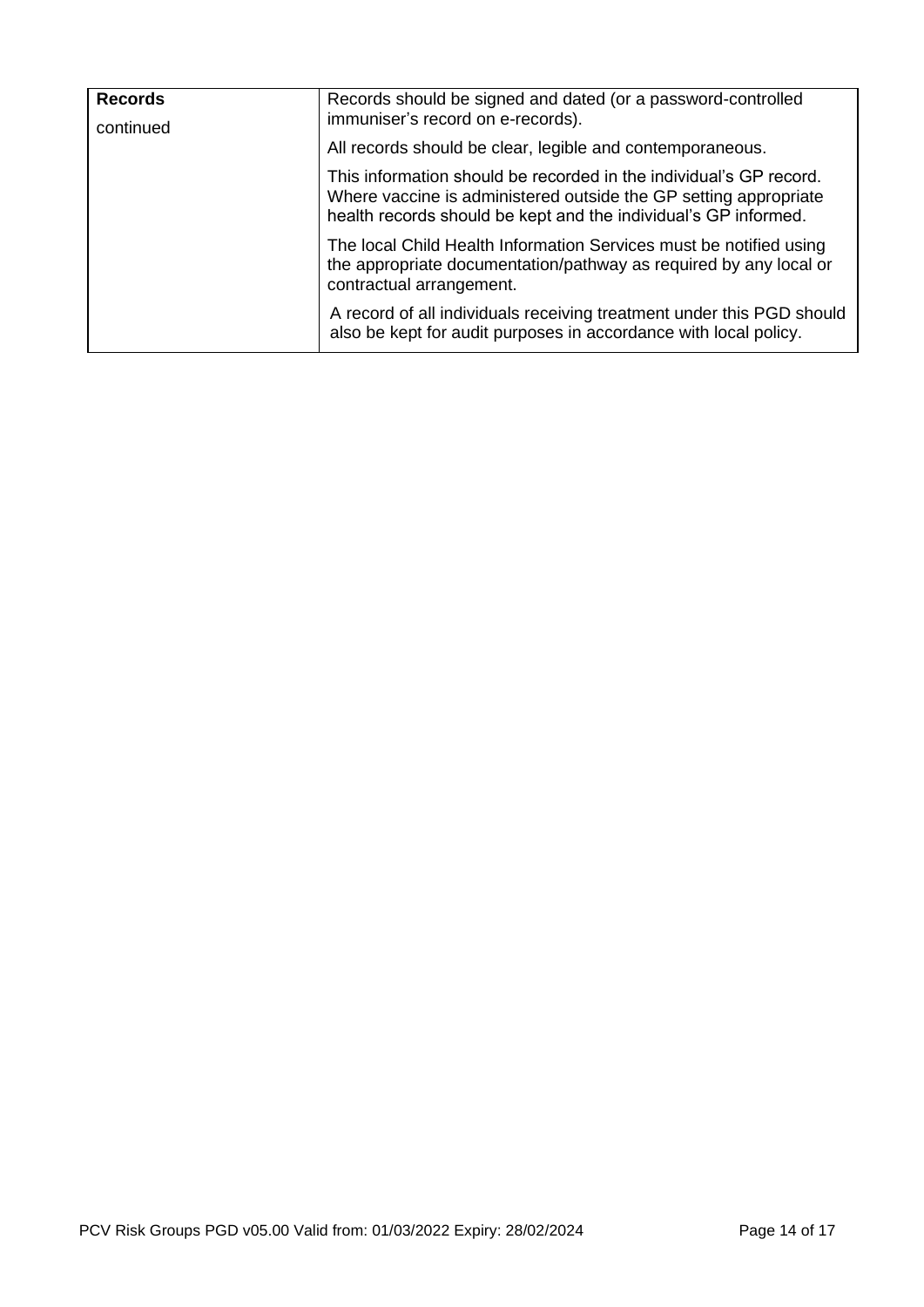# **6. Key references**

| <b>Key references</b> | Pneumococcal conjugate vaccine                                                                                                                                                                                                                                                                                                                                                                                                                                                                                                                                                                                                                      |  |
|-----------------------|-----------------------------------------------------------------------------------------------------------------------------------------------------------------------------------------------------------------------------------------------------------------------------------------------------------------------------------------------------------------------------------------------------------------------------------------------------------------------------------------------------------------------------------------------------------------------------------------------------------------------------------------------------|--|
|                       | Immunisation Against Infectious Disease: The Green Book<br>Chapter 7, January 2020 and Chapter 25, 25 January 2020.<br>https://www.gov.uk/government/publications/pneumococcal-the-<br>green-book-chapter-25<br>Summary of Product Characteristics for Prevenar <sup>®</sup> 13 suspension<br>for injection, Pfizer Ltd. 12 October 2021.<br>http://www.medicines.org.uk/emc/medicine/22689<br>Vaccination of individuals with uncertain or incomplete<br>immunisation status. Public Health England. 26 August 2021.<br>https://www.gov.uk/government/publications/vaccination-of-<br>individuals-with-uncertain-or-incomplete-immunisation-status |  |
|                       | <b>General</b>                                                                                                                                                                                                                                                                                                                                                                                                                                                                                                                                                                                                                                      |  |
|                       | • Health Technical Memorandum 07-01: Safe Management of<br>Healthcare Waste. Department of Health 20 March 2013<br>https://www.england.nhs.uk/publication/management-and-disposal-<br>of-healthcare-waste-htm-07-01/                                                                                                                                                                                                                                                                                                                                                                                                                                |  |
|                       | National Minimum Standards and Core Curriculum for<br>Immunisation Training. Published February 2018.<br>https://www.gov.uk/government/publications/national-minimum-<br>standards-and-core-curriculum-for-immunisation-training-for-<br>registered-healthcare-practitioners                                                                                                                                                                                                                                                                                                                                                                        |  |
|                       | NICE Medicines Practice Guideline 2 (MPG2): Patient Group<br>Directions. Published March 2017.<br>https://www.nice.org.uk/guidance/mpg2                                                                                                                                                                                                                                                                                                                                                                                                                                                                                                             |  |
|                       | NICE MPG2 Patient group directions: competency framework for<br>health professionals using patient group directions. Updated March<br>2017.                                                                                                                                                                                                                                                                                                                                                                                                                                                                                                         |  |
|                       | https://www.nice.org.uk/guidance/mpg2/resources                                                                                                                                                                                                                                                                                                                                                                                                                                                                                                                                                                                                     |  |
|                       | • UKHSA Immunisation Collection<br>https://www.gov.uk/government/collections/immunisation<br>Vaccine Incident Guidance<br>https://www.gov.uk/government/publications/vaccine-incident-<br>guidance-responding-to-vaccine-errors                                                                                                                                                                                                                                                                                                                                                                                                                     |  |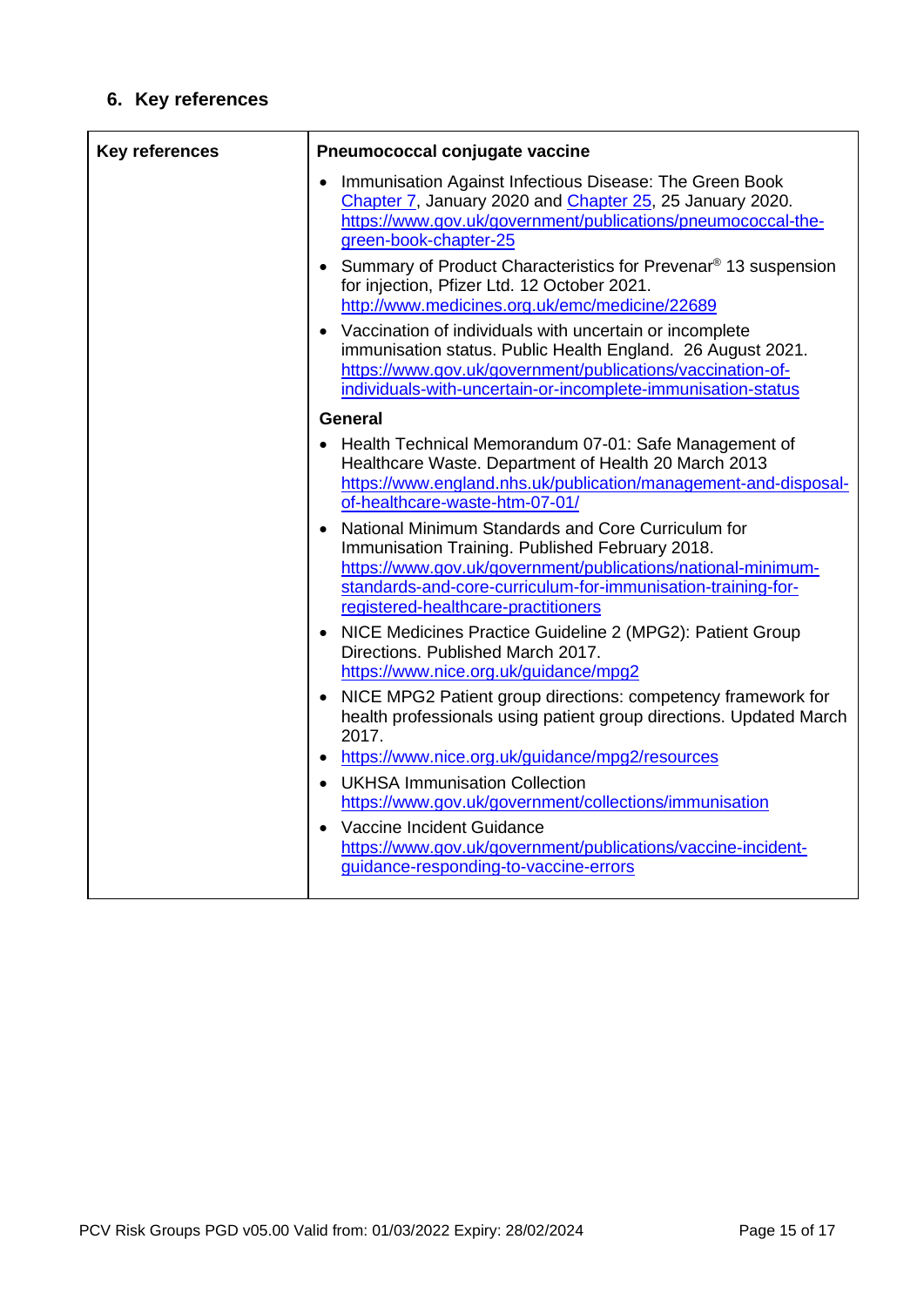### **7. Practitioner authorisation sheet**

### **PCV Risk Groups PGD v05.00 Valid from: 01/03/2022 Expiry: 28/02/2024**

Before signing this PGD, check that the document has had the necessary authorisations in section two. Without these, this PGD is not lawfully valid.

#### **Practitioner**

By signing this PGD you are indicating that you agree to its contents and that you will work within it.

PGDs do not remove inherent professional obligations or accountability.

It is the responsibility of each professional to practise only within the bounds of their own competence and professional code of conduct.

I confirm that I have read and understood the content of this PGD and that I am willing and competent to work to it within my professional code of conduct.

| Name | Designation | Signature | Date |
|------|-------------|-----------|------|
|      |             |           |      |
|      |             |           |      |
|      |             |           |      |
|      |             |           |      |
|      |             |           |      |
|      |             |           |      |
|      |             |           |      |

#### **Authorising manager**

I confirm that the practitioners named above have declared themselves suitably trained and competent to work under this PGD. I give authorisation on behalf of **insert name of organisation** 

for the above named health care professionals who have signed the PGD to work under it.

| Name | Designation | Signature | Date |
|------|-------------|-----------|------|
|      |             |           |      |

#### **Note to authorising manager**

Score through unused rows in the list of practitioners to prevent practitioner additions post managerial authorisation.

This authorisation sheet should be retained to serve as a record of those practitioners authorised to work under this PGD.